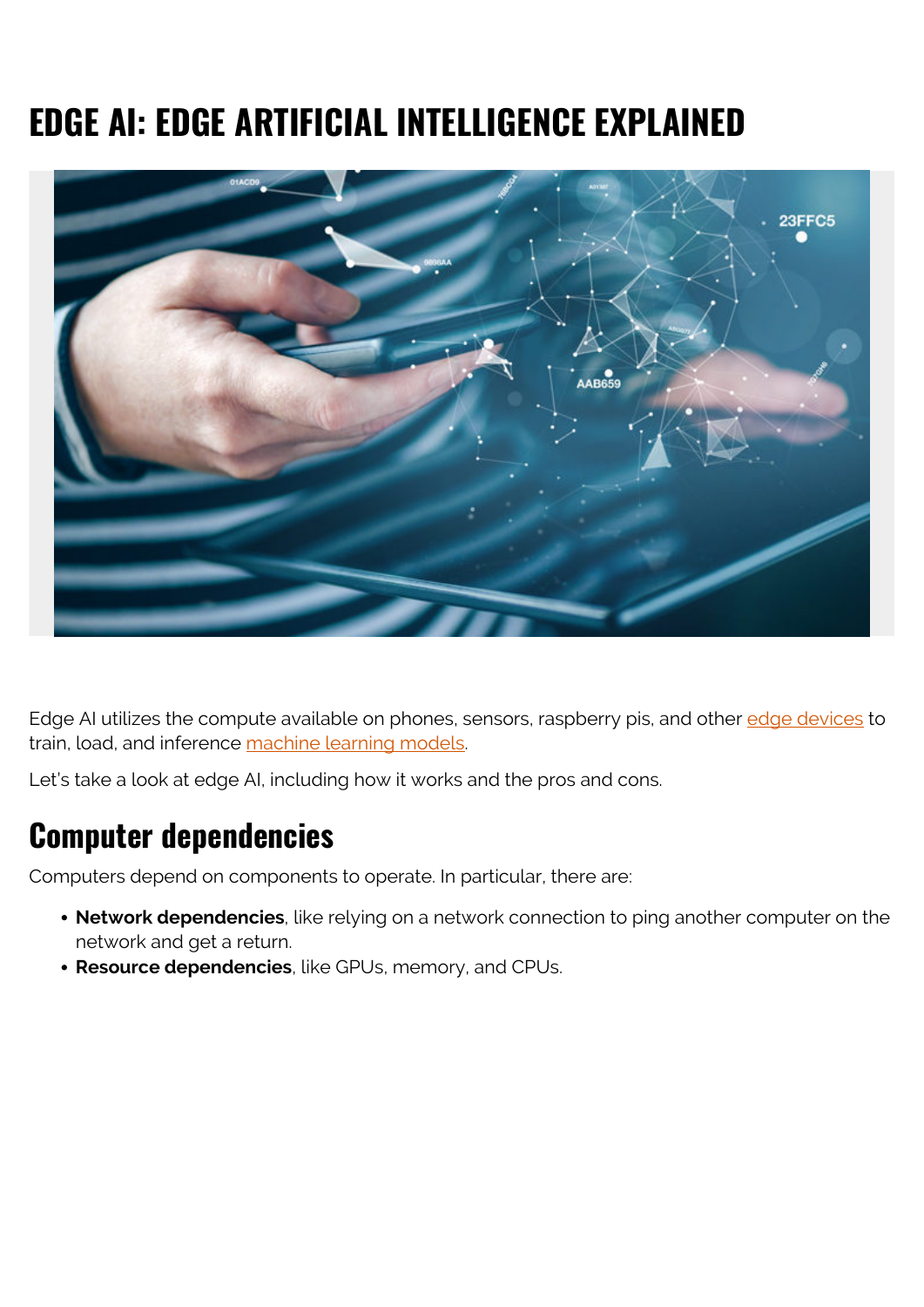

#### **[Source](https://en.wikipedia.org/wiki/Edge_computing)**

Computer tasks like rendering video, computing a function, or fetching data from the Twitter API can all be tagged as a <resource>-bound or <resource>-dependent.

**Network-bound [CPU-bound](https://en.wikipedia.org/wiki/CPU-bound) GPU-bound [Memory-](https://en.wikipedia.org/wiki/Memory_bound_function)bound**

Making computations Video games

Machine Learning

Web scraping Processing files  $3D$  Rendering Storing data for computations like  $3+4=7$ API calls Moving data Video editing Storing data to be processed

#### **A new breed of processing units**

Human ability and the increase in hardware technologies have aligned to create the demand for AI to perform on edge devices.

Machine learning models benefit from training on lots of data and reconfiguring its model's weights. It needs to run this task many, many times. CPUs are limited by their one-at-a-time processing capabilities. Even a quad-core or 16-core CPU gets 4 or 16 processes running simultaneously, but that pales to the processing power of a [GPU](https://blogs.bmc.com/blogs/using-gpus-graphical-processing-units-for-machine-learning/) whose design already allows for [parallel processing](https://blogs.bmc.com/blogs/batch-jobs/), a multi-lane bridge crossing for processing large blocks of data.

The past decade has seen a different kind of chip emerge, specifically designed to handle tasks for A.I. Some of these new AI chips include:

[AMD's Accelerated Processing Unit \(APU\)](https://en.wikipedia.org/wiki/AMD_Accelerated_Processing_Unit)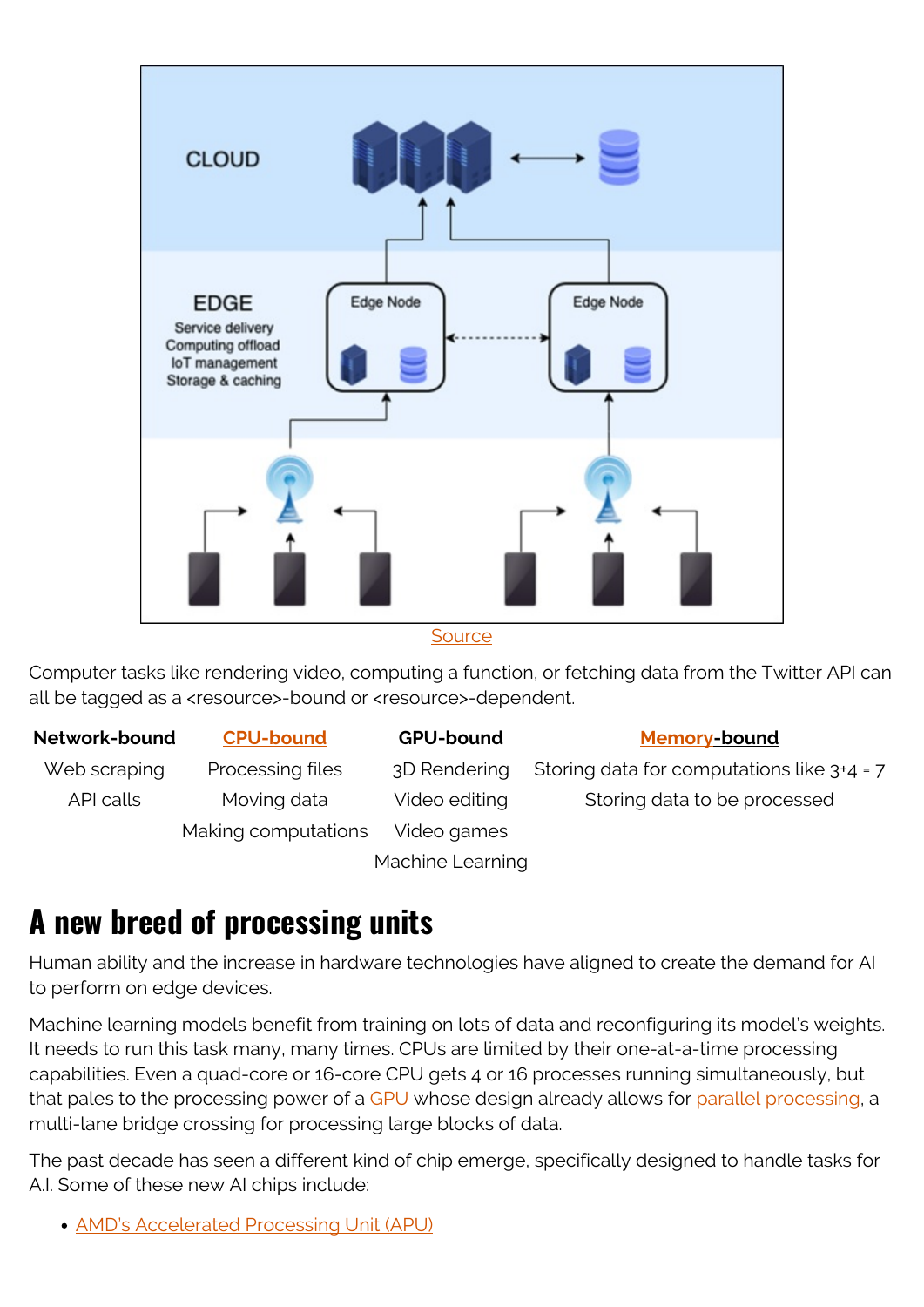- [iPhone's AI Chip](https://www.wired.com/story/how-apple-makes-ai-chip-powering-iphones-fancy-tricks/)
- [Google's Tensor Processing Unit \(TPU\)](https://en.wikipedia.org/wiki/Tensor_processing_unit)
- **[Intel's Nervana](https://www.engadget.com/2019-01-07-intel-nervana-processor-for-inference.html)**

These chips are already available in most computers and in every smartphone. That means phones, one type of edge device, can begin to train and inference machine learning models.

# **Edge AI performs on your device**

Today, we use [cloud computing](https://blogs.bmc.com/blogs/advantages-benefits-cloud-computing/) and an API to train and serve an ML model. Edge AI, then, performs ML tasks close to the user. Let's compare.

## **Without edge AI**

Cloud computing has handled most of the heavy-lifting for models such as face detection and [language generation](https://blogs.bmc.com/blogs/ai-language-model/).

Using that model (that is, no edge AI), the user's phone would merely transmit the data—an image or a piece of text—over a network to the service and let the service do its calculations. Then the results are sent back to the user.

# **With edge AI**

With edge AI, data does not need to be sent over the network for another machine to do the processing. Instead, data can remain on location, and the device itself can handle the computations.

# **Benefits of edge AI**

Eliminating the cloud service portion results in two benefits:

- Privacy is increased because data isn't passed over a network.
- Cloud computers are less strained.

#### **Increased privacy**

Like a vault getting robbed by an outlaw gang when it is transported on a train from the East coast to the West coast, data gets stolen when it is in transit. Even if it's not stolen, third parties can still know that something was transmitted between one party and another. With a little bit of digging, they can figure out what kind of information is being sent across the network.

Making ML inferences on location means that the data, and the predictions made on that data, never risk being seen while in transit. Your data doesn't get compromised, and the relationship between you and the AI service provider can remain unknown.

This is great for people. With edge AI, we have more control over who knows what about us—an important feature for society (and the dance people play with one another...controlling their image). Edge AI prevents third parties from knowing a person is seeing their therapist once a week and holds that conversation between patient and therapist private; it permits a person to disclose that information themselves.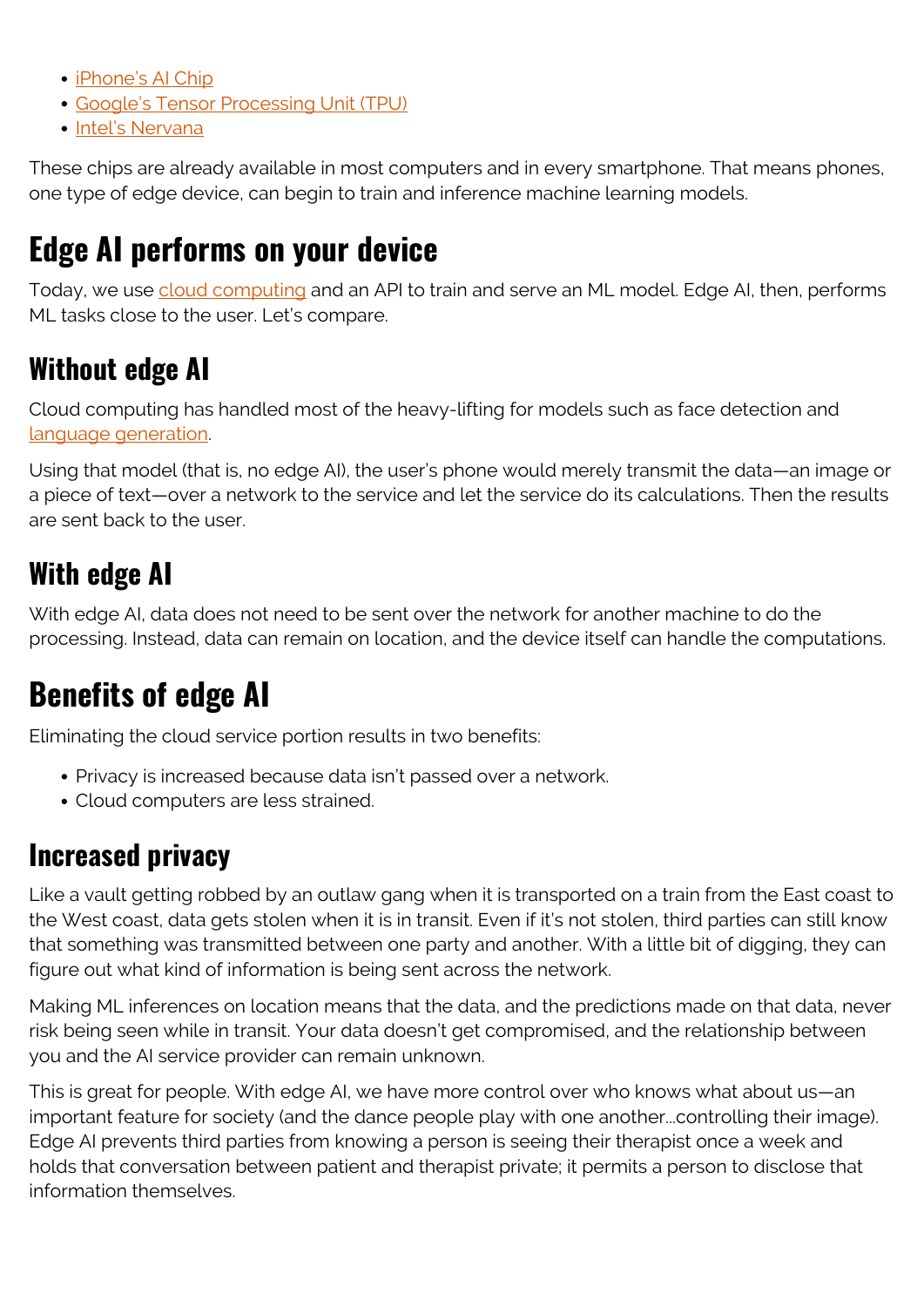## **Less cloud compute strain**

Secondly, edge AI relieves workloads from cloud computers. Networks aren't strained. CPU, GPU, and memory usage drop significantly as their workloads get distributed across edge devices.

When cloud computing performs all the calculations for a service, [some central location](https://blogs.bmc.com/blogs/hyperscale-data-center/) is doing a lot of work. Networks see a lot of traffic in order to get data to the source. Machines get started to perform their tasks, and the networks get busy again, sending data back to the user. Edge devices eliminate this back-and-forth transfer.

Like a busybody learning to delegate tasks to others, setting boundaries, the networks and machines are a lot less stressed when they're not doing everything.

# **Drawbacks of edge AI**

Edge AI results in a couple drawbacks:

- Less compute power than cloud computing
- Much more machine variation

#### **Less compute power**

Naysayers might point out that edge computing is good, but it still lacks the computing power available in a cloud-computing system.

So, only select AI tasks can be performed on an edge device. Cloud-computing will still handle creating and serving large models, but edge devices can perform on-device inference with smaller models. Edge devices can also handle small transfer learning tasks.

#### **Machine variations**

Relying on edge devices means there's significantly more variation in machine types. So, failures are more common.

In the event of failure, *orchestrators* can help move jobs to other clusters, ensuring system [resiliency](https://blogs.bmc.com/blogs/resiliency-vs-redundancy/). Still, there will be more failures to deal with overall.

# **Edge AI examples**

These interactive tools are great examples of Edge AI:

- [Text generation](https://transformer.huggingface.co/doc/distil-gpt2)
- [Toxic Comment Classifier](https://storage.googleapis.com/tfjs-models/demos/toxicity/index.html)

# **Additional resources**

For more on this topic, explore the **BMC Machine Learning & Big Data Blog** or read these articles:

- [What is the "Intelligent Edge"?](https://blogs.bmc.com/blogs/intelligent-edge/)
- [The Empowered Edge: An Introduction](https://blogs.bmc.com/blogs/empowered-edge/)
- [BYOD Policies: Best Practices for BYOD in the Enterprise](https://blogs.bmc.com/blogs/byod-policies/)